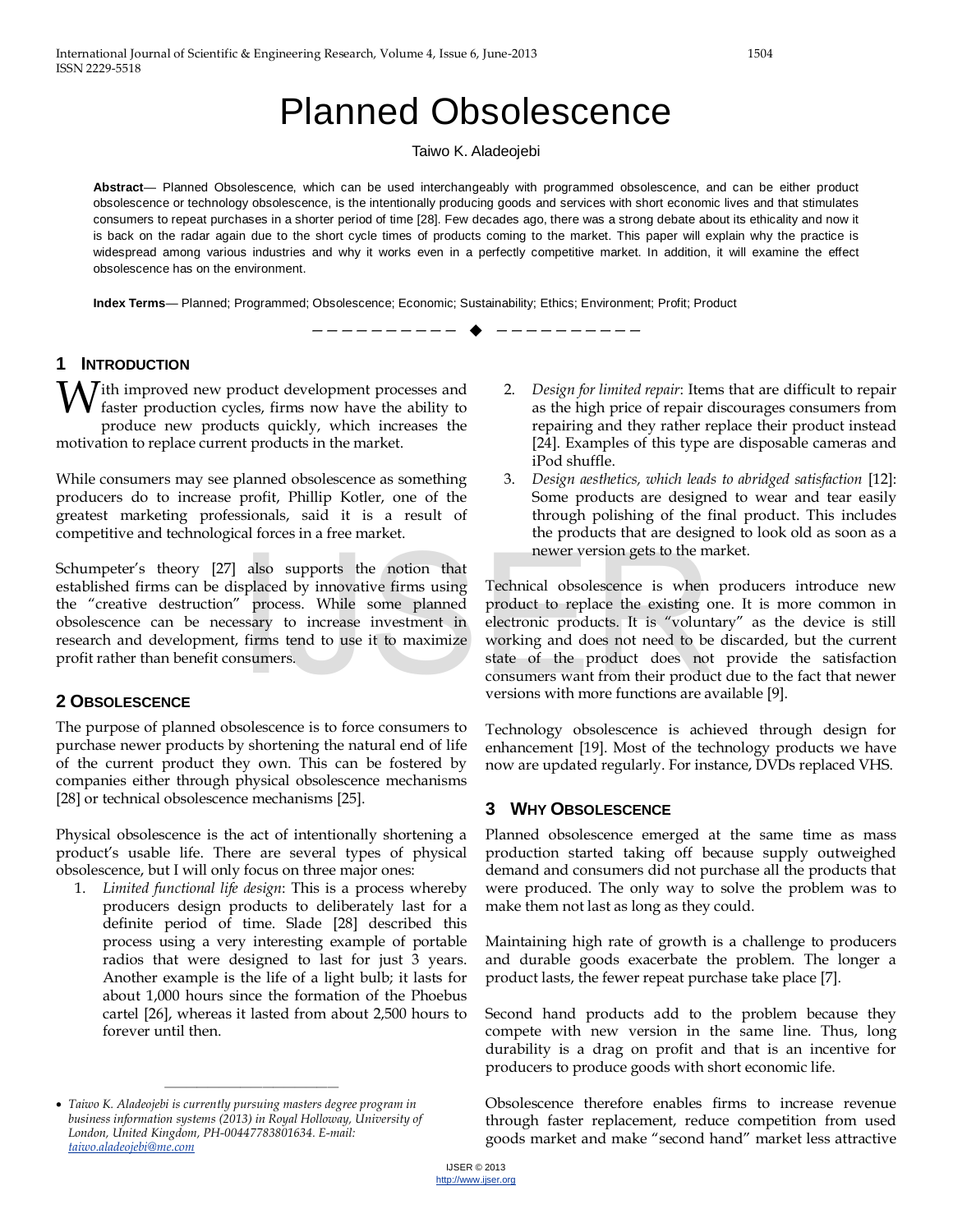replacement as those goods can cost more in the long run [20].

Technology has really advanced and has enabled faster new product development cycle. The ability to concurrently develop products has led to faster production processes and also shortened the time needed to adapt to demand and competitive actions. This system is designed on economies of scale model and sustaining it requires companies to replace products faster and increase consumption. As mass production made prices fall, consumers can afford to shop for fun and not for need [18].

On the other hand, studies have shown that rates of technological obsolescence improve consumers' perception about the quality of the product. Fast product improvement makes consumer value purchases made now more than when improvements are not visible. Study also shows that consumers perceive frequent updates as improvement to their current device [5].

Putting all these together, both the economic motives of producers and the insatiable demand of consumers have made obsolescence an attractive plan.

## **4 CONSEQUENCES OF OBSOLESCENCE**

Although the driving force behind this practice is to ensure used products don't compete with new products or new products should be much better off than its predecessors to instigate replacement, it should be unethical to produce products that have short economic lives [17].

What we see around us today is the negative effect of not just obsolescence but also our culture of consumption<sup>1</sup>; what we see in landfills around the world especially developing countries is a testament to that. The United States alone discards about 100 million mobile phones and 300 million personal computers on a yearly basis. To make matters worse only 20,000 of the approximately 20 million TVs sold are refurbished. That leads to excess lead, mercury and toxic gases, which result in huge environmental damage and health hazards [4], [28].

The obsolescence practice has therefore increased resource consumption, caused exponential increase in pollution and massive amount of waste disposal.

# **5 SELECTED CASES OF COMPANIES/INDUSTRIES PRACTICING PLANNED OBSOLESCENCE**

To illustrate product obsolescence I will present a few selected cases.

# <span id="page-1-4"></span><span id="page-1-0"></span>**5.1 Case 1: Apple Products**

<span id="page-1-3"></span><span id="page-1-2"></span> $\overline{a}$ 

<span id="page-1-1"></span>Apple MacBook Pro retina display cannot be fixed if broken without sending it back to Apple, the battery is glued in with industrial strength glue, and the screen is bonded. ifixit, the popular website that tears apart Apple products to show consumers what is inside their laptops, couldn't remove the battery and it was given a score of 1 out of 10 for reparabilit[y2](#page-1-0). In addition, Apple uses proprietary pent-a-lobe screws to prevent anyone from opening the laptop for repair<sup>3</sup>.

Upgrading the RAM or the SSD (hard disk) in the MacBook Air is impossible as it is soldered to the logic board. To make matter worse, the display has no glass protecting it, which means that if the screen is damaged you may have to replace your laptop or pay for an expensive repair. Apple also uses proprietary tools to open any of their products, which means that when something breaks down one needs to buy tools that are made bespoke to Apple and can only be used on Apple products.

New Apple and other technological firms products are released regularly but with only incremental improvements. On the other hand, replacing or fixing any of the parts of Apple products, such as battery, is expensive when the product is no longer in the warranty period. Therefore, if you are on a contract (for mobile device), rather than shoving out money for new fix or battery, designed to last only for a limited period of time, it is only natural to upgrade due to the affordable pricing model. However, if you are unlucky and without warranty or option to upgrade on contract, you may have to pay a hefty price to fix the product and purchasing a newer model with all the additional "benefits" will all of a sudden make sense as the difference will be minimal. The worst example in Apple's portfolio of products is the iPod Shuffle, which costs about \$49 to purchase but replacing the battery cost \$49 as well so it only makes sense to purchase a new device once the battery is worn out[.4](#page-1-2) without warranty or option to up<br>behind this practice is to ensure<br>better with new products or new<br>better off than its predecessors to<br>sudden make sense as the differ-<br>should be unethical to produce<br>better worst example in

### **5.2 Case 2: Inkjet Cartridge**

In some cases new inkjet cartridges can cost more than the printer. Inside these cartridges are chips that will prevent the cartridge from printing when one of the inks in it reaches a certain level even though what is left inside is enough to do the job. In addition, smart chips are being inserted into cartridges to prevent them from working after refilling them. This practice is a clear example of obsolescence as the cartridges could be re-used several times but manufacturers want consumers to buy new cartridges every time. The Brother HL-2140 Toner, for instance, prompts the 'out of ink' message when there is still ink in it. However, if one covers the sensor with tape and puts the toner back into the printer, it will continue using the toner and will print another 200 pages or so with it[.5](#page-1-3)

In addition, the message written on the back of one of the Lexmark printers' cartridge boxes reads:

 $\overline{a}$ 

<sup>2</sup> http://www.ifixit.com/Teardown/MacBook+Pro+15- Inch+Retina+Display+Mid+2012+Teardown/9462/3

<sup>3</sup> http://www.geekosystem.com/apple-pentalobe-screws/

<sup>4</sup> http://www.ifixit.com/blog/2011/01/20/apples-latest-innovation-isturning-planned-obsolescence-into-planned-failure/

<sup>5</sup> http://www.youtube.com/watch?feature=player\_embedded&v=hPCGZZI dXyM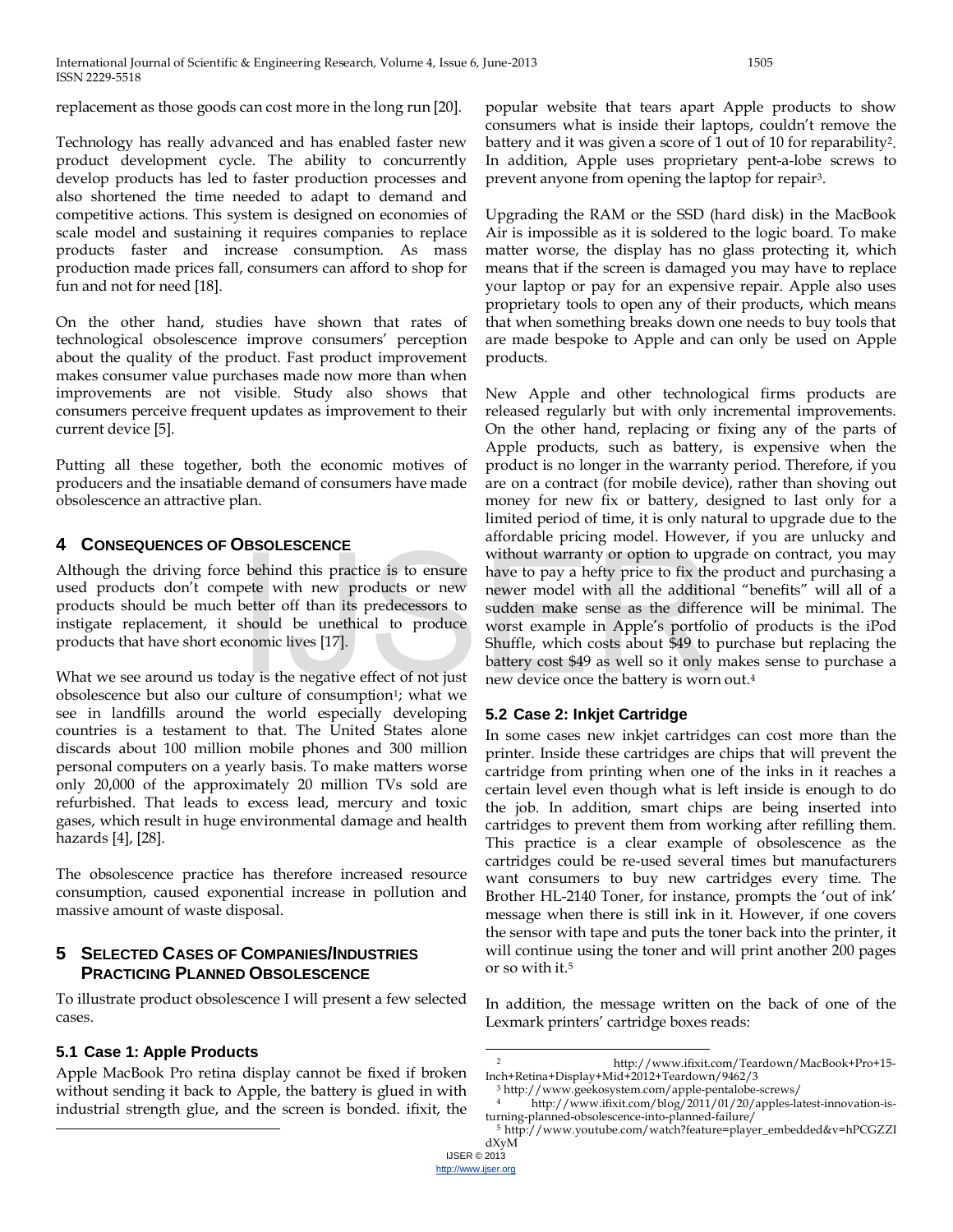*"The patented print cartridges contained inside are licensed for a single use only and are designed to stop working after delivering a fixed amount of ink. A variable amount of ink will remain in the cartridges when replacement is required. After this single use, the license to use the print cartridges terminates, and the used cartridges must be returned only to Lexmark for remanufacturing, refilling or recycling. If you do not accept the terms of this single use license/agreement, do not buy these products.["6](#page-1-4)*

According to research by printer manufacturer Epson<sup>7</sup>, 60% of inkjet cartridges go to waste; ink efficiency for printing photos is 50% and 47% for documents. Furthermore, research done by TUV Rheinland showed that Kodak EasyShare printer is the worst performer as its efficiency level is only 40%. This means that more than half of the expensive ink goes to waste. The main reason for this practice is to ensure customers repeat purchases sooner than needed.[8](#page-2-1)

### **5.3 Case 3: Textbook**

This is an unusual suspect as it is academic related but it makes my list because publishers revise editions more often than required to kill off the used textbook market. Even if that is not the reason for periodic revision some economists have argued that it is not necessary to revise them as often as they do [20].

The initial price has captured the future value of all transactions [20] and if new editions are issued to keep the content up to date, there are technology advancements to make "the up to date" content available online for free through mediums already in use by the publishers.

# **6 ECONOMICS OF PLANNED OBSOLESCENCE**

After the great depression in 1929 it has become obvious that the economy is driven by consumption and not just production. Swan [30] argues that durable goods producers do not gain anything in setting a maximum life unit for their products because the interest in durable goods will decline over time as new products with better functions enter the market. However, Benjamin and Kormendi [3] and other theoretical models<sup>9</sup> find that under certain conditions, such as increased availability of used products, producers may want to increase profitability by setting a limited life for their product.

Some scholars say producers introduce new products to kill used units while others say used units cannot compete against new units because of the differences, such as the price and functions. However, my observation is that consumers want

more every time due to factors such as easy access to credit, disposable income, and consumption culture. Companies, on the other end, try to gain more market share, stand out from competition and above all please shareholders. With all these factors put together into consideration planned obsolescence can be justified.

All of these factors contribute to the effect of planned obsolescence, which indicates that, in contrast to popular notion that planned obsolescence is a way of making more profit, obsolescence is also a result of consumers' consumption pattern.

The consumers' attitude of "what you have done for me lately that counts" [13] is a huge contribution to technology obsolescence as competition is fierce and firms have to strive to keep customers loyal. Therefore, by releasing products with incremental updates consumers are satisfied and producers get their desired return.

Planned obsolescence thus benefits companies producing modern products. In addition, it encourages investment in research and development [8].

# **7 RATIONALE BEHIND PLANNED OBSOLESCENCE**

In a free market durable goods mean lasting goods and having sold off durable goods to consumers, producers have the incentive to reduce the price in the long run to capture more market share. Consumers, on the other end, are aware that prices will come down after an unknown initial period and those who do not really value the goods would wait for the price drop before making a purchase. In a free market durable goods meanured the future value of all sold off durable goods to consume we editions are issued to keep the incentive to reduce the price in the are technology advancements to market share. Consume

This current market effect means that producers do not capture as much profit as they want. This effect was explained by Coase [11] and has been further developed by Bulow [6], Bagnoli, Salant, and Swierzbinski, [2] and others.

If producers are able to alter this market effect by distorting technology, they can make more profit even though this strategy restricts the market and reduces consumers benefits [15], [22], [32], [33]. Drawing from previous conclusions, producers have the incentive to obsolete the goods they produce over a time period [7], [10], [31].

Compelling consumers to replace their products will generate long-term sales. Firms that undertake this kind of practice believe that the additional revenue this practice generates contributes to the cost of research and development and also prolongs the life cycle of the product line. However, critics like Vance Packard [25] argue that the process is purely to exploit consumers and waste resources. At the same time, scholars in support claim that it drives technology advancement, improves material well-being, brings innovation to the industry and provides employment.

 $\overline{a}$ Real Life Research 02/20/2011; http://printerinkobsolescence.wordpress.com/tag/printer/

<span id="page-2-0"></span> $7$  Epson did the research to prove that the environmental impact of ink waste is justifiable as it is cheaper and also less wasteful to use their printers with individual ink tanks.

<sup>8</sup> http://www.pcworld.com/article/132969/article.html

<span id="page-2-3"></span><span id="page-2-2"></span><span id="page-2-1"></span><sup>9</sup> Theoretical papers on planned obsolescence include Bulow (1986), Choi (1994), Waldman (1996b) and Fudenberg and Tirole (1998).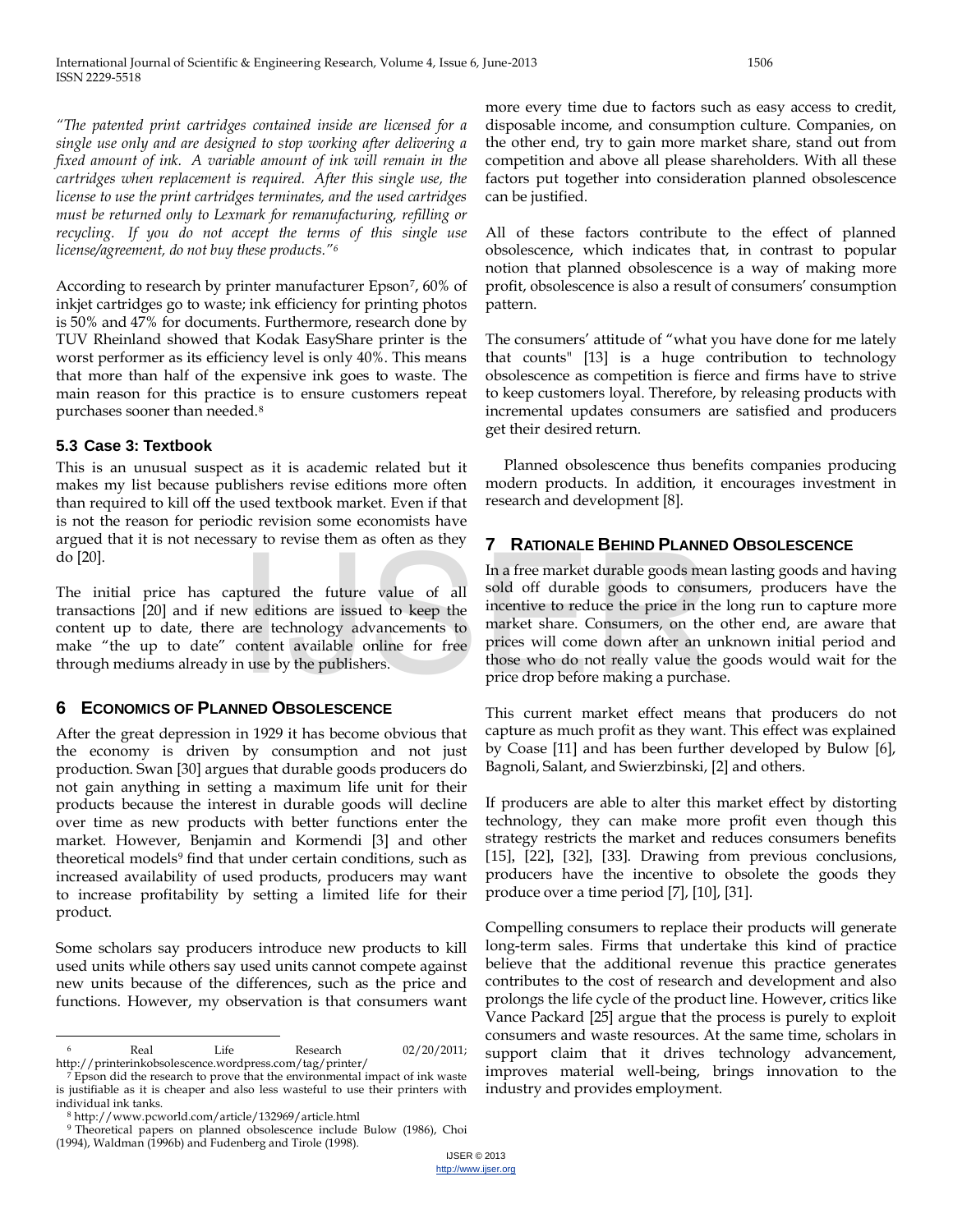International Journal of Scientific & Engineering Research, Volume 4, Issue 6, June-2013 1507 ISSN 2229-5518

#### **8 ETHICS AND RESPONSIBILITY**

Researchers have shown time over time again the enormous contribution of technology to the society but the benefit of some goods may not outweigh the societal cost [23]. It is the society that pays for the environmental damage that results from the disposal of durable goods that could have lasted longer than the time they are designed for, and the more frequent the disposal the higher the environmental damage as a result of obsolescence.

Planned obsolescence is not just the responsibility of producers; it is a shared one because

- 1. Designers working on developing new products design them to last for a shorter period of time for their gain as well as for the benefit of the corporation they work for [21].
- 2. The product replacement managers release new products often, thereby making consumers think the product they currently hold has less value due to the illusion of benefits they may get from the upgraded version [16]. Sonntag [29] also shows in his article that the World Business Council for Sustainable Development (a CEO led global association of about 200 companies) excluded the extension of product durability in their manifesto of eco–friendly practices because of the financial gains it brings. In addition, the association claims planned obsolescence brings about higher level of employment.
- 3. Consumers also act unethically; not only when they dispose of products in ways that damage the environment, but also when they purchase items that are of marginal benefit to them. This can lead to different social dilemmas that include the cost and effort of recycling, giving up desirable benefit to purchase eco-friendly product and denying one self the gratification of purchasing an updated product. Some scholars like Ferrao and Amaral [14], however, argue that public policies directives, such as the EU minimum reuse and recovery rate for end-of-life automotive vehicles, can solve this issue. However, there is no way we can properly check that it has been enforced. ACKNOWLEDGMENT<br>
ial gains it brings. In addition, the I would like to thank my wife<br>
lanned obsolescence brings about continuous support.<br>
byment.<br>
unethically; not only when they<br>
so when they purchase items that<br>
il J.F.

#### **9 CONCLUSION**

This paper has analyzed the motivation for planned obsolescence, which can be profit motivated from the producer's perspective and the insatiable demand from the consumer's perspective. What is not clear and would require further research is the effect on employment and the type of effect it has on innovation. Is the effect on innovation an upward one where products are improved to do more or a downward one where products are improved to do less in order to get more from the consumers?

Reforming planned obsolescence is not enough to solve the problem. We need to rethink our entire economic system and values. We need a cultural change because our culture makes

us rely on objects to give self-esteem, happiness, satisfaction and identity. We should not forget that happiness does not depend on consumption [1].

Gandhi once said, "The world is big enough to satisfy everyone's needs but will always be too small to satisfy individual greed"[10.](#page-2-3)

Business and sustainability can go hand in hand if policies set at the government level are enforced, if firms put into consideration the true cost of resources that have been used, the energy consumption, indirect energy consumption such as transportation cost and other costs to the society, and consumers take responsibility for ensuring products are disposed properly.

This paper proves that the current economic system supports planned obsolescence by encouraging our consumption culture. Further research should be done into whether an alternative economic model could change the way we consume, thereby reducing incentives for planned obsolescence and the tremendous effect it has on the environment.

### **ACKNOWLEDGMENT**

I would like to thank my wife Urska Aladeojebi for her continuous support.

#### **REFERENCES**

- [1] J.F. Alvarez-Cuadrado, G. Monteiro, and S.J. Turnovsky, "Habit Formation, Catching up with the Joneses, and Economic Growth," *Journal of Economic Growth 9*, pp. 47-80, 2004.
- [2] M. Bagnoli, S. Salant, and J. Swierzbinski, "Durable-Goods Monopoly with Discrete Demand," *Journal of Political Economy*, vol. 97, pp. 1459–1478, 1989.
- [3] D.K. Benjamin, and R.C. Kormendi, "The Interrelationship between Markets for New and Used Durable Goods," *The Journal of Law and Economics*, vol. 17, no. 2, pp. 381–401, 1974.
- [4] M. Boland, "Water and the Environment," *Forbes*, vol. 168, no. 6, pp. 60–62, 2001.
- [5] D. Boone, K. Lemon, and R. Staelin, "The Impact of Firm Introductory Strategies on Consumers' Perceptions of Future Product Introductions and Purchase Decisions," *Journal of Product Innovation Management 18*, pp. 96–109, 2001.
- [6] J. Bulow, "Durable Goods Monopolists," *The Journal of Political Economy*, vol. 90 no. 2, pp. 314–332, 1982.
- [7] J. Bulow, "An Economic Theory of Planned Obsolescence," *The Quarterly Journal of Economics 101*, pp. 729–749, 1986.
- [8] S. Byggeth, G. Broman, and K. Robert, "A Method for Sustainable Product Development Based on a Modular System of Guiding Questions," *Journal of Cleaner Production 15*, pp. 1–11, 2007.
- [9] P. Calcott and M. Walls, "Waste, Recycling and Design for Environment: Roles for Markets and Policy Instruments," *Resource and Energy Economics 27*, pp. 287–305, 2005.
- [10] J.P. Choi, "Network Externality, Compatibility Choice, and Planned Obsolescence," *Journal of Industrial Economics*, vol. 42, no. 2, pp. 167– 182, 1994.
- [11] R. Coase, "Durability and Monopoly," *Journal of Law and Economics*, vol. 15, pp. 143–149, 1972.

<sup>10</sup> http://mindprod.com/ethics/gandhi.html

IJSER © 2013

 $\overline{a}$